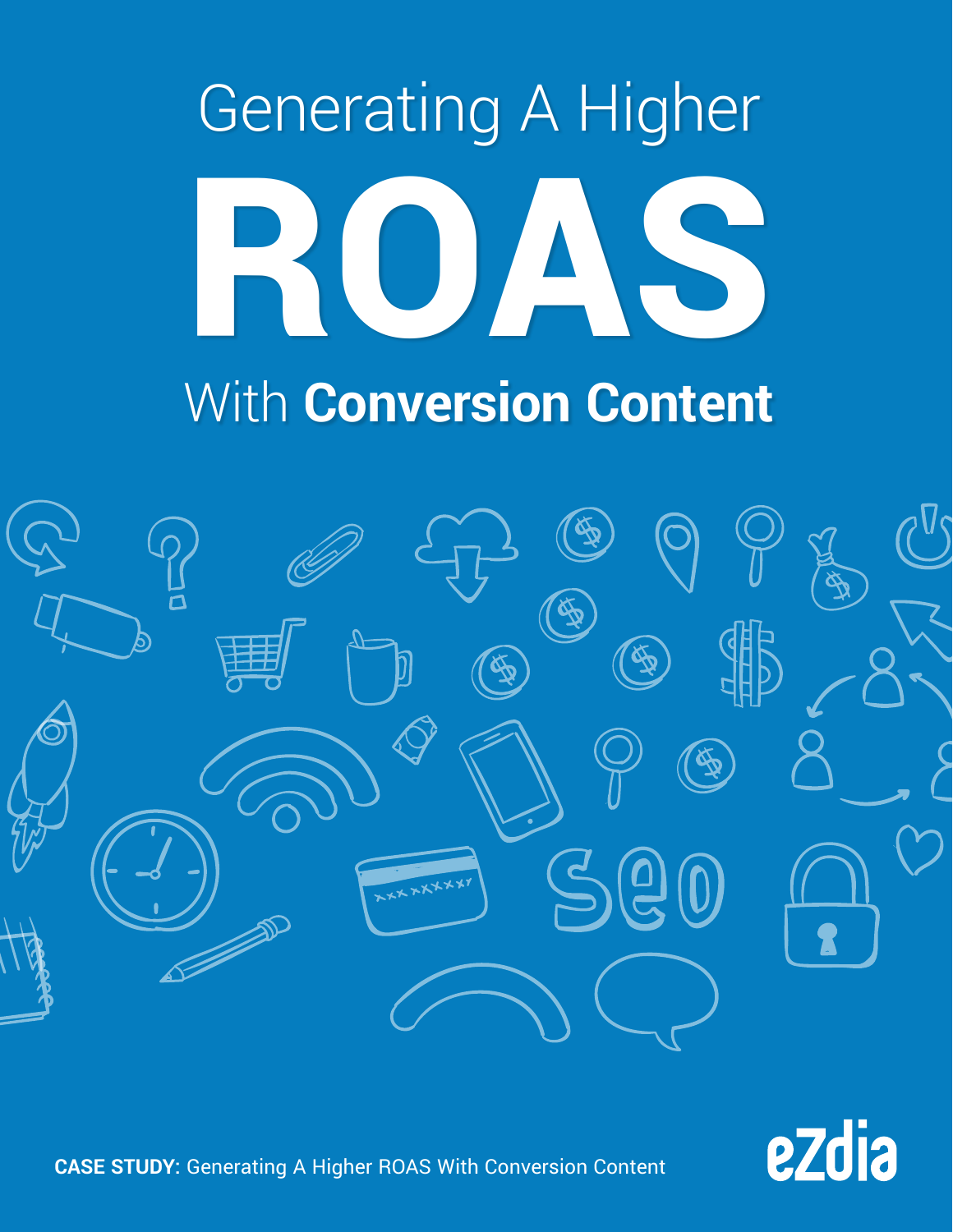

Paid search is more than just a bidding strategy. Maximizing return on ad spend (ROAS) requires optimizing two important ratios: average order value and the conversion rate. In early 2020 eZdia worked with a midwest healthcare eCommerce site and conducted a side-by-side paid search test with the goal of trying to drive up the conversion rate and ROAS by adding compelling product content to the page.

The test design threw out both the best and worst performing pages in favor of "average products to the site. This pool was then randomly distributed in order to generate both a test and control group. The client's site overall averaged just about a 1% conversion rate but they struggled to eek out more than 0.6% conversion rate out of their paid search campaigns.

## **The Content**

Traditional product content may well be descriptive but good content needs to check a few different boxes. It should be organically optimized to acquire searchers, it should engage the searcher and hold their interest and finally it must provide all the information and motivation required to convert the searcher into a customer.

Content generation included both keyword, product and customer research along with extensive competitive content research, in order to design page specific content strategies. No changes to photography or other page design elements were tested.

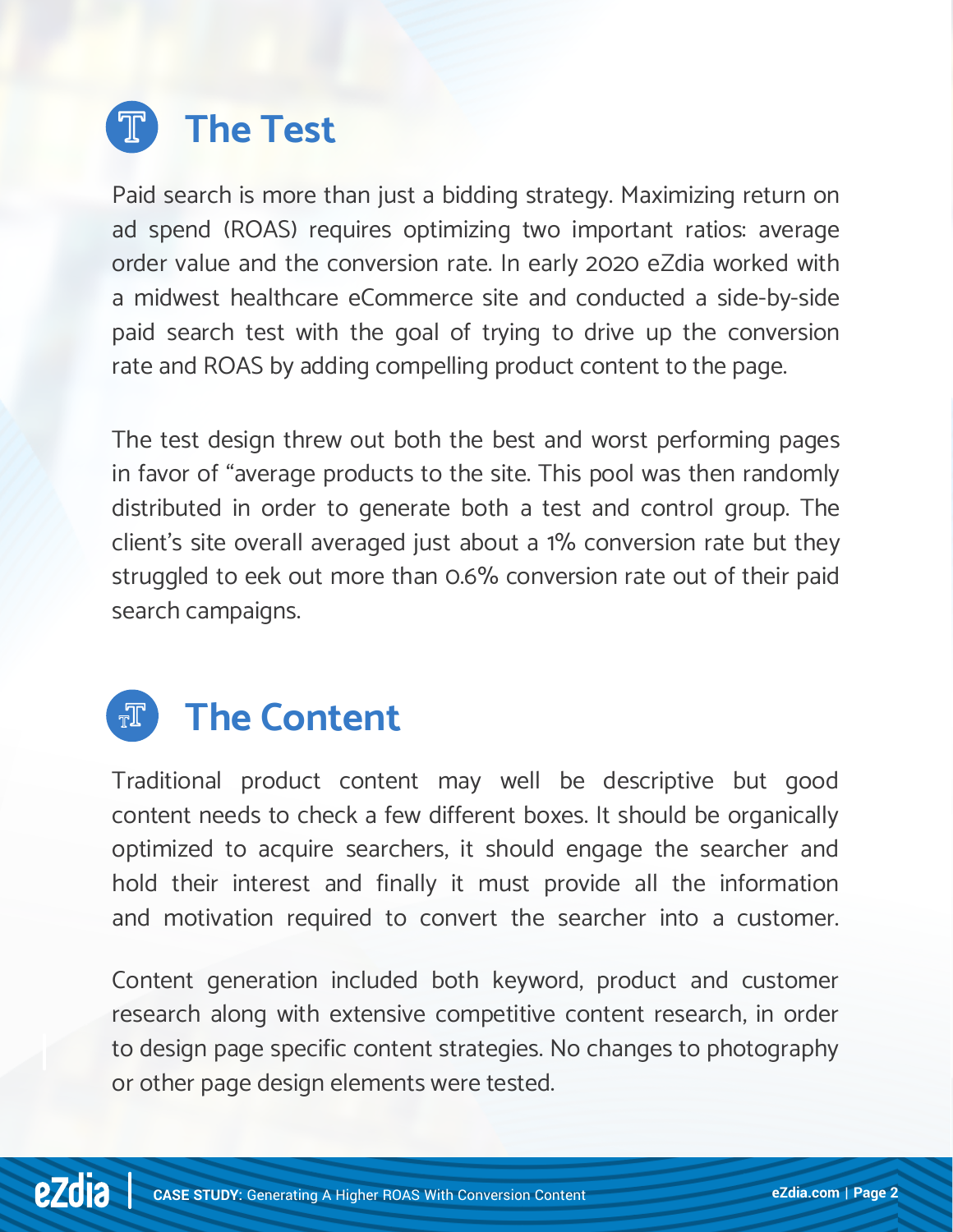

The results are based on four months of data that included a surge in activity for healthcare supplies. Despite some notable stockouts, conversion rates for the company lifted overall for the company during the latter half of the test. Nevertheless, by using a control group we were able to isolate the benefit of the new product detail page content.

We delayed the test by a few months in order to make sure the paid search campaign was stable and mature in its design before we started to manipulate the content.

The campaign generated about 3 million impressions and 30,000 clicks over four months. The pages with conversion content had a slightly better click through rate of 1.08% instead of the control group's 1.00%.

The first surprise we saw was the average order size for the test group was only about \$100 and just two-thirds of an average for the site as well as the control group. We didn't see any link between the content test and the average order size so we largely ignored the fact that the two sides of the test were slightly unbalanced.

The big surprise was the strength of the lift in the conversion rate. While the larger control group clung to its traditional 0.61% conversion rate we saw the pages with conversion content increase to 2.25%. Despite the lower AOV the campaigns ROAS was lifted from 4x to just under 9x as a result of this campaign.